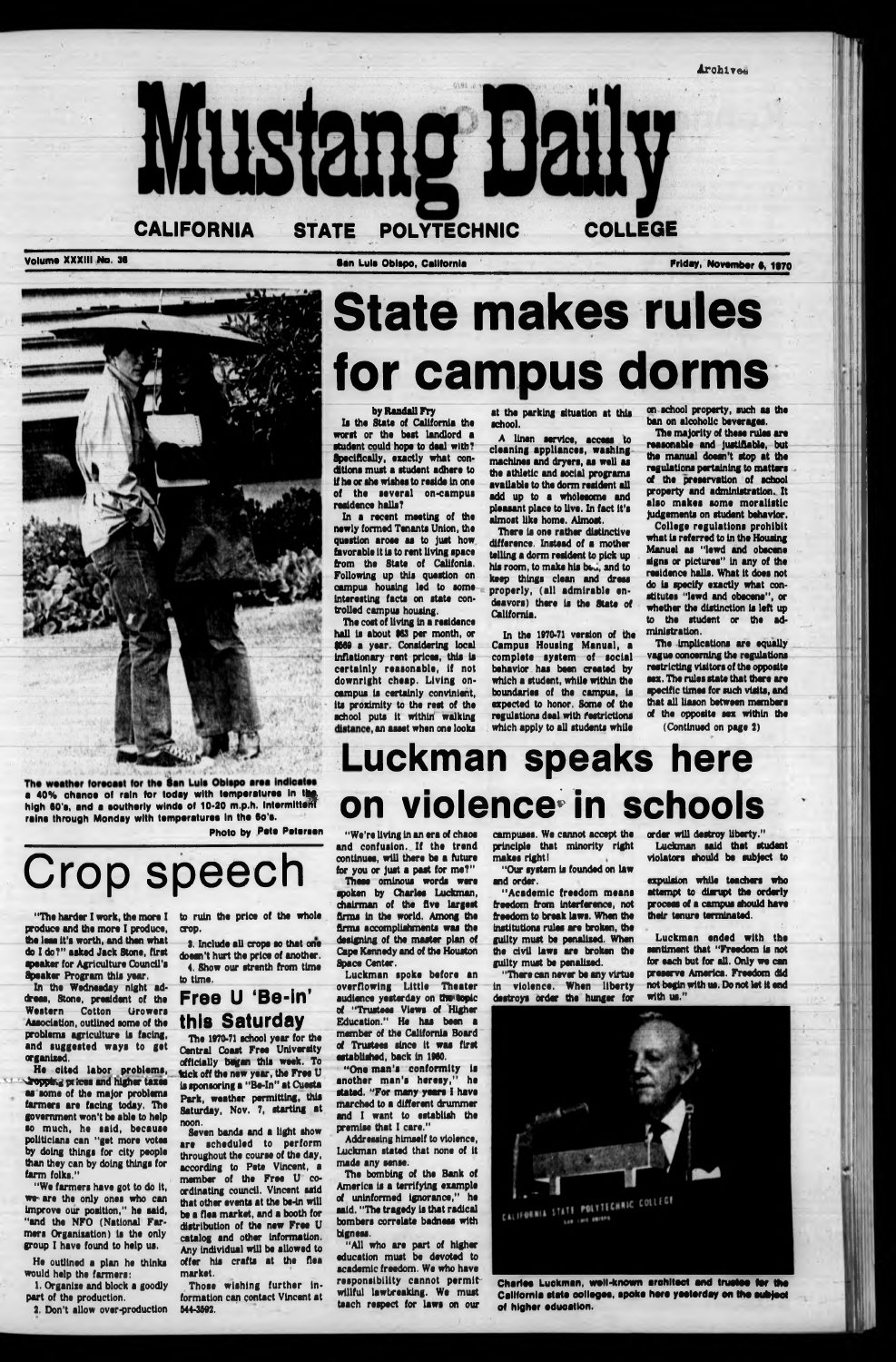Page 2

- Mustang Dally, Friday, November 6, 1970

## **Kennedy receives award violate privacy rights**

President Robert E. Kennedy recently received the Outstanding Civilian Service Award from the United States Department of the Army.

Dr. Kennedy received the award from Maj. Gen. Richard W. Whitney, deputy commanding general, 6th U.S. Army, the Presidio. San Francisco.

The award cited Kennedy for, "his outstanding contributions to and support of the ROTC program from April, 1967, to September, 1969, as president of this campus.

"Dr. Kennedy has been a forceful and effective influence in maintaining the prestige enjoyed by the Military Science Department at that institution. He has publicly upheld and supported the ROTC program as a viable, proper, and essential activity of the college, emphasizing its importance in relation to the goals of national security and welfare as a free nation." the award continued.

"By his dedication to his profession and the college's tradition, Dr. Kennedy has attained prominence, thereby reflecting great credit upon the **Military Science Department and** this college," the citation concluded.

The award presented to Dr. Kennedy consists of a framed certificate and a medal. It is the second highest civilian service award presented by the department of the Army.

Participating in the presentation were Col. William Hastie, head of the campus Military Science Department; Lt. Col. George L. Silva, military science instructor; and Capt. Bob Shriner, aide to General Whitney. Representing the School of **Science and Mathematics, which** includes the Department of Military Science, was Dean Clyde P. Fisher.

### Open feed

A home cooked meal for all corners will be available at the Annual Feed held by the Student Architect Wives Club Nov. 15, according to club member Marianne McCurdy.

The feed will be held at the New I, 975 Osos Street. A happy hour, beginning at 5 p.m., will precede the dinner, which will be served 6 to 8 p.m. Sunday, Nov. 15.

Tickets will be sold at the door for \$1.35 per person. The public is invited, according to Mrs. Mc-Curdy.

Attorney says rules may

(Continued from page 1)

confines of a students room shall take place only with the door wide open. They do not state, however, exactly what or why anything would happen if a male and a female should find themselves together behind closed doors. The train of logic behind these regualtions seem to imply that if a student isn't allowed to look at dirty pictures, he or she shouldn't be given the opportunity to get themselves in a position dealing with the same situation, in the flesh so to speak.

Harry Woolpert, a local attorney and former Poly instructor, who has spoken at several of the Tenants Union meetings, brought out another ramification of the regulations imposed by the administration on it's residence hall population. It was the legality of a rule that may violate the privacy rights of a student living on-campus.

In checking the Campus Housing Manual, it is stated that the college "reserves the right of **Huge Selections Of RETREAD TIRES**<br>\$8.95 and Up **Bob's Beacon** 

make inspection for maintenence, safety, sanitation, and probable cause." Whether or not this is an enroachment upon the rights of privacy of the individual, such a condition would certainly not be imposed upon a student renting from a private landlord.

The State of California may be a rotten landlord, or the best friend a student ever had. Arguements are available which favor both, and charging the regulations would be difficult: successful only if the students get together and work for it, perhaps through an organization such as the Tenants Union.

Showing some initiative on an organized level would be an effective way to show responsibility in determining where and how students live. Student apathy was probably a factor in the establishment of housing rules, and surely helped institutionalize the whole system.

 $\frac{1}{2}$ 

Even if the conditions which must be adhered to are favorable to most students who must live with them, it still is interesting to note the extent that the Campus practical and moral guidelines for the student who spends most





![](_page_1_Picture_27.jpeg)

ζz

ar p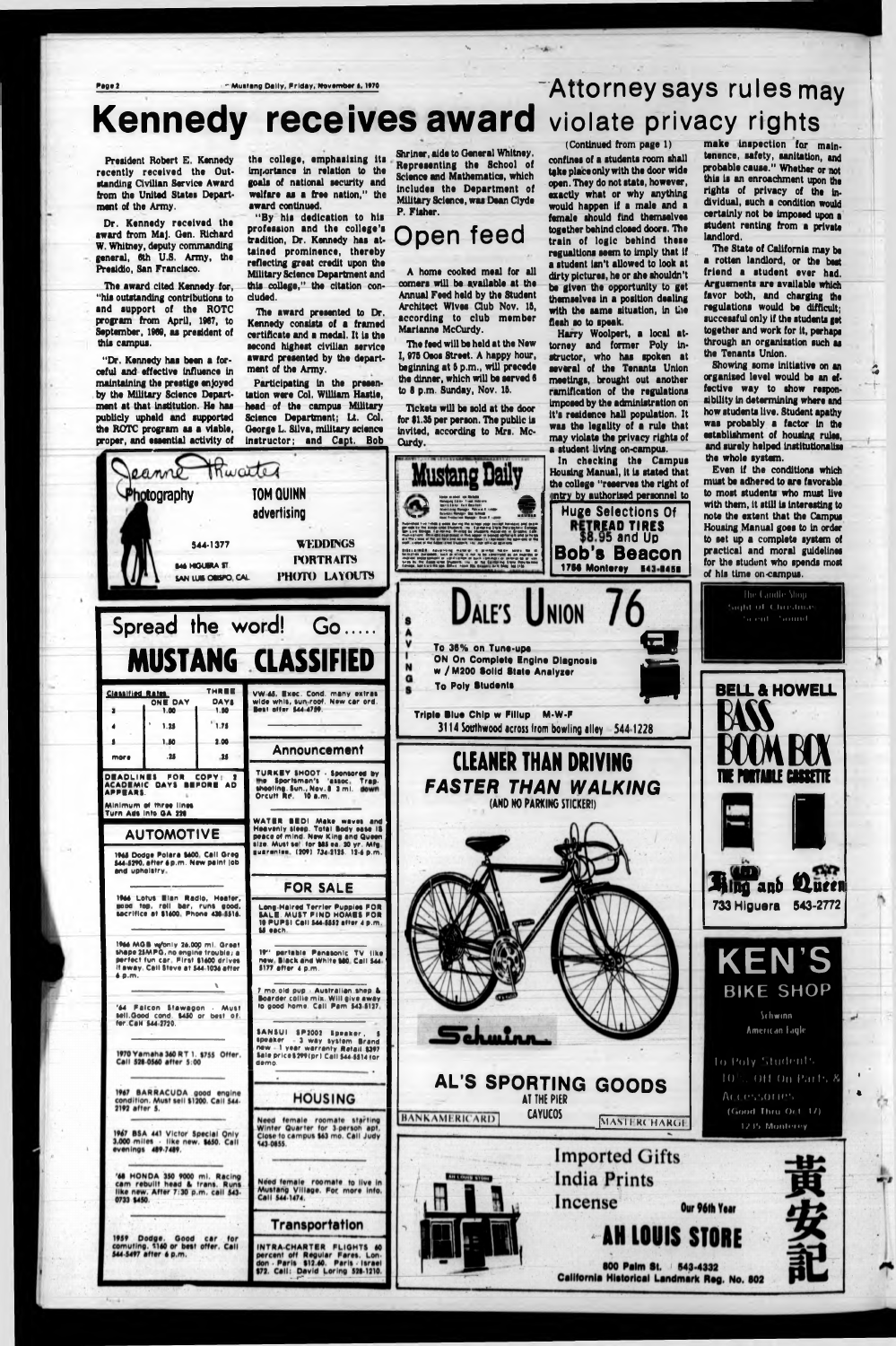### **Friday, Novambar a, 1\*70, Muitang Dally,** Cuesta College measure . . passed by a 3-1 vote Judge rates drugs

County Meaaure A, the \$B million bond measure (or constructtion of a permanent campus (or Cuesta College, was approved in a 21,910 yes to 7,606 no vote by San Luis Obispo County residents. This Is a 74.2 percent margin, with a 66 percent, 2'3 vote necessary for approval.

**Fagal**

Merlin Eisenbise, president- superintendent of Cuesta College, Issued the following statement In response to the 3-1 vote:

*Mission News* **Magazines Newspapers Paperbacks** Open everyday 9 to 9 1030 Chorro SL0 **tf you're Tn** give a porty bu McLHII 767 chorro st. THE TURKEYS **ARE COMING** 

"We have worked hard the past two years to bring about a building package which would be

#### **Sound problem hits sour note**

Charles Hers, an acoustical architect teaching here, advised the Music Department to engage an acoustical counsultant to analyze sound problems In the Little Theater.

Problems in the theater could possibly be due to poor sound distribution or a lack of proper absorption according to Tiers.

The Honorable Fred Schenk, Judge of the Morro Bay Justice court, will head the program entitled "The Court and Drug Abuse." It will be held at 7 p.m. In room 110 of the AC Auditorium. Sponsored by Students Who

![](_page_2_Picture_29.jpeg)

open to the public, and there is no admission charge. Questlon-andanswer periods follow the speaker's presentation, according to Richard Blrchler, coordinator for the series.

*automobile paint-factory colors and mixed* to match any color. Also custom colors.

acceptable to our voting citizens. Now that It has passed, the administration and board of trustees will do everything possible to bring about a good, substantial, resonably priced campus of which residents can be proud."

# **Why isn't a big company like General Electric doing more to dean up the environment?**

"We do thank the voting public for their support and sincerely trust that by our forthcoming decisions we can merit their continued support."

"We also want to express our appreciation for the excellent cooperation of newspapers, radio, television, and the Individuals who brought the Information concerning the bonds to the voting public."

**LEON'S BOOK STORE** USED BOOKS BOUGHT AND S010 **Phone 643-6039 669 Higuora Street Itan Luis Obispe, Calif. 83401** 

> Yes, of course. Every company should. These are only a few of the more important ones. But every day sees us take more steps in many more directions.

A Justice court Judge will be on the docket of a continuing discussion program Tuesday, Nov. 10, dealing with drug abuse In the San Luis Obispo area.

> problem of jet-engine noise for the aviation industry. Our present jet is already quieter than those on the passenger planesof the Sixties, and yet it's nearly three times as powerful.

Care, the program Is part of the "Project No. 9" series intended to Increase awareness and factual knowledge about drugs and drug abuse.

PAINT

& WALLPAPER

> ► Ceneral Electric makes high temperature vortex incinerators for

**Warnes Paints**

**644-1666**

**976 Monterey**

![](_page_2_Picture_15.jpeg)

The problems of the environment are many. And some of the solutions will be difficult and costly. But, as you can see, we re working on them.

**Open 9 days ■ week I Get expert advice on** *painting and matal work.. 28 Years Experience!t*

> We invite your comments. Please write to Ceneral Electric, 570 Lexington Ave., N6w York, N.Y. **10022**.

**GENERAL \$** 

How much can one company do to clean up the environment?

Until the problems of pollution are under control—until its effects are reversed—no company can ever be doing "enough/'

What follows is a listing of things Ceneral Electric is doing to ease environmental problems. Some are new. Some are as old as twenty-five years.

Should we be doing more?

► Ceneral Electric is working toward a process that will use bacteria to convert garbage into a high-protefn food for cattle. One possible answer to the mounting garbage problem.

» Modern, pollution-free masrtransit from Ceneral Electric is carrying more and more commuters into cities without their cars.

► CE pioneered the development of nuclear power plants. A nuclear plant makes electricity without making smoke. While there is still

the problem of thermal effects, it's being tackled on a site-by-site basis and can be solved. But for now, increasing demands for power can be met without an increasing output of air pollution.

» CE has developed a wastetreatment unit to significantly reduce the water pollution from ships and boats. .

► We have been chosen by the federal government to solve the

» CE designed and built an undersea habitat called "Tektite." Several teams of scientists have lived in the habitat while studying coralreef ecology and ocean pollution. ► We're designing an earth-resources

satellite which will be used for a worldwide survey of the oceans. A first step toward the ultimate control of water pollution.

► Our newest jet airplane engine, for the DC-10, is designed to be smoke-free. Of course, there's more to jet exhaust than just smoke. And our goal is to one day make them run totally clean,

the complete combustion of many types of solid waste. Complete combustion drastically reduces the amount of leftover ash, as well as virtually eliminating air pollutants.

 $\Delta \mathbf{r}_\mathrm{q}$  .

**Why are we running this ad?**

We're running this ad, and others like it, to tell you the things Ceneral-Electric is doing about the problems of man and his environment today.

The problems concern us because they concern you. We're a business and you are potential customers and employees

But there's another, more important reason. These problems will affect the future of this country and this planet. We have a stake in that future. As businessmen. And, simply, as people.